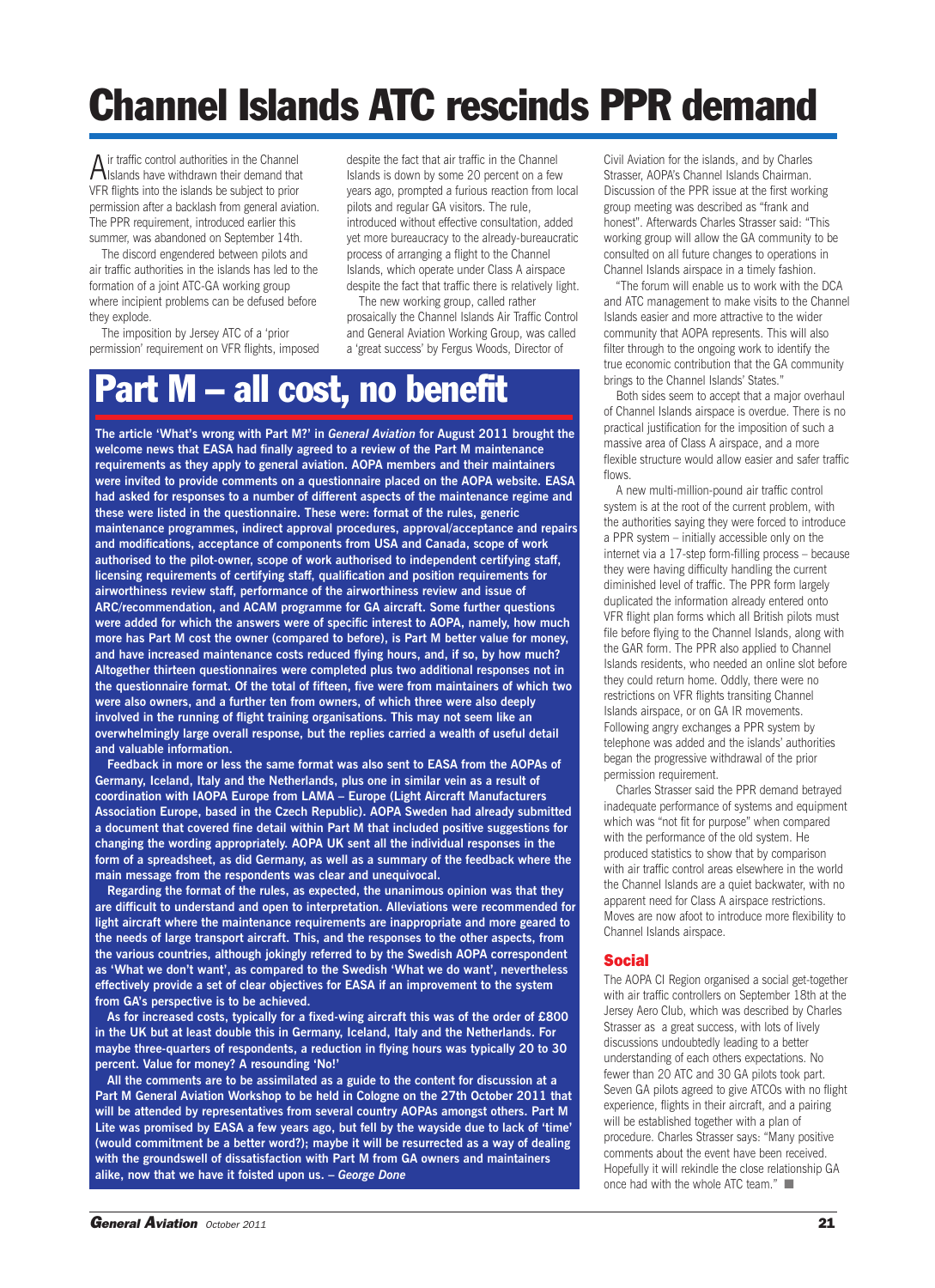## **Strange island games**

Let's hope that Jersey's new ATC-GA working group gets results fast – it certainly has its work cut out. The following story would tend to suggest that Jersey believes that aeroplanes are there to serve the air traffic control system, rather than vice versa. It certainly betrays a lack of knowledge of the basics of aviation on the part of those who impose these unsafe and baffling rules.

The author is an airline pilot with some 13,600 hours, and his experience of the Channel Islands includes having flown a Handley



Page Herald around the islands for two years in the early 90s. He has some 4,000 hours on light aircraft – again, many of them around the Channel Islands. He writes: 'On the morning of Wednesday 22nd June, I held a short and concise brief for our group flight to Alderney,

consisting of three Luscombes (G-BRUG, G-AJKB and G-AGMI) and PA28, G-BEYL. Included in this brief was the response from Jersey ATC (having checked the weather

was suitable) to my offer of a group formation entry, thereby utilising just the one radio and one transponder. The intention was to cut down on radio 'chatter' and clutter on the radar. I offered the callsign 'Uniform Golf Combine', as had been appreciated by Bournemouth ATC and Plymouth Military. This was declined, and I was told to expect the group to be split up, as a new procedure had been put in place and standard separation was now required for Class A airspace. On enquiring what this was likely to be, I was informed 1,000 feet separation vertically, and/or 5nm laterally. I asked for any possible compromise, but was informed that none was available.

Now fully briefed, the group accepted this unhappily, and elected to depart in a formation. Approaching 50N, on contact with Jersey ATC, we were told to make individual calls and to squawk separate codes, even though I announced that Alderney was in sight, hoping we could remain close together. Unfortunately this was declined, and we were separated individually by 1,000 feet, one Luscombe being instructed to climb from 1,000 feet to 4,000 feet. However the PA28, displaying good airmanship, offered to take the 4,000 foot clearance, so the Luscombe only had to climb to 3,000 feet! Myself and G-KB were then sent off on different headings in the direction of Cap de la Hague, as a results of which the group lost sight of one another. I queried the headings we were given, and the reply was 'to maintain separation'. I believe G-KB and G-UG were on these headings in order to facilitate a wide right base (again by several miles) onto runway 26 at Alderney, due to northbound IFR traffic. Due to strong headwinds in the region of 35kts, it took G-KB and G-UG some considerable time to reach the runway from our easterly position off of Alderney. On contact with Alderney we were all cleared in visually from our present positions and given individual priorities to land, myself being number 3. Interestingly, we still had difficulty in spotting each other's relative positions. At



all times we complied with ATC's instructions, which were clear and unambiguous.

That evening, the events south of 50N were discussed by the group, and the general feeling was one of an unnecessary amount of being 'buggered about'! Confusion and frustration were other feelings that were generally expressed.

Some relevant observations made by our group:

- 1) Being separated to such a point was bordering on a safety issue, as we could no longer see each other, compounded by the fact that in the unlikely event of an engine failure, we would have had great difficulty in finding the ditched aircraft (safety in numbers).
- 2) We were of the impression that Jersey Radar didn't know or appreciate the type of aircraft we were flying, and of the limited performance that they are capable of. Being requested to climb from 1,000 to 4,000 feet in an aircraft with a limited climb rate, and then being asked to descend shortly afterwards, is very frustrating to all.
- 3) Such a long, wide base leg, interrupting departing traffic and in such good VFR conditions, was also deemed very frustrating. (Possibly also for Alderney ATC?)

Our group overwhelmingly felt that if we had been able to remain in loose formation in good weather at or below 2,000 feet, in sight of each other and operating with one radio and transponder for all, it would be of great benefit to all concerned. Whilst we appreciate this is Class A airspace, improvement on Jersey's present entry procedure, allowing a small group of aircraft to enter the zone together at 50N, should be sought.

Over the following two days, the next series of flights from Alderney to Guernsey, and Guernsey to 50N, in formation, operating with one radio (callsign 'Uniform Golf Combine') and one transponder was a delight to all. Stream landing at Guernsey, reducing runway occupancy time, exhibited good airmanship both from ATC and in the air. ■



lifter TTAF 2560. Eng 564. Prop 26. Dual KX165, one with GS, KT76 Transponder, Altimatic III A/P, Garmin 695, PMA6000M-C Audio Panel w/Intercom. 82USG fuel in 4 tanks.

Useful Load approx 1420Lbs. **GBP£57,500 No VAT.**

**PIPER CHEROKEE**

**6-300 (1970)**

**TEL: +44 (0)1747 825378 FAX: +44 (0)1747 826870 EMAIL: DerrickIngsDIAS@aol.com WEBSITE: www.derrickings.com Derrick Ings Aircraft Sales, PO BOX 1559 Gillingham, SP8 4WB UK**

original great weight

**22** *General Aviation October <sup>2011</sup>*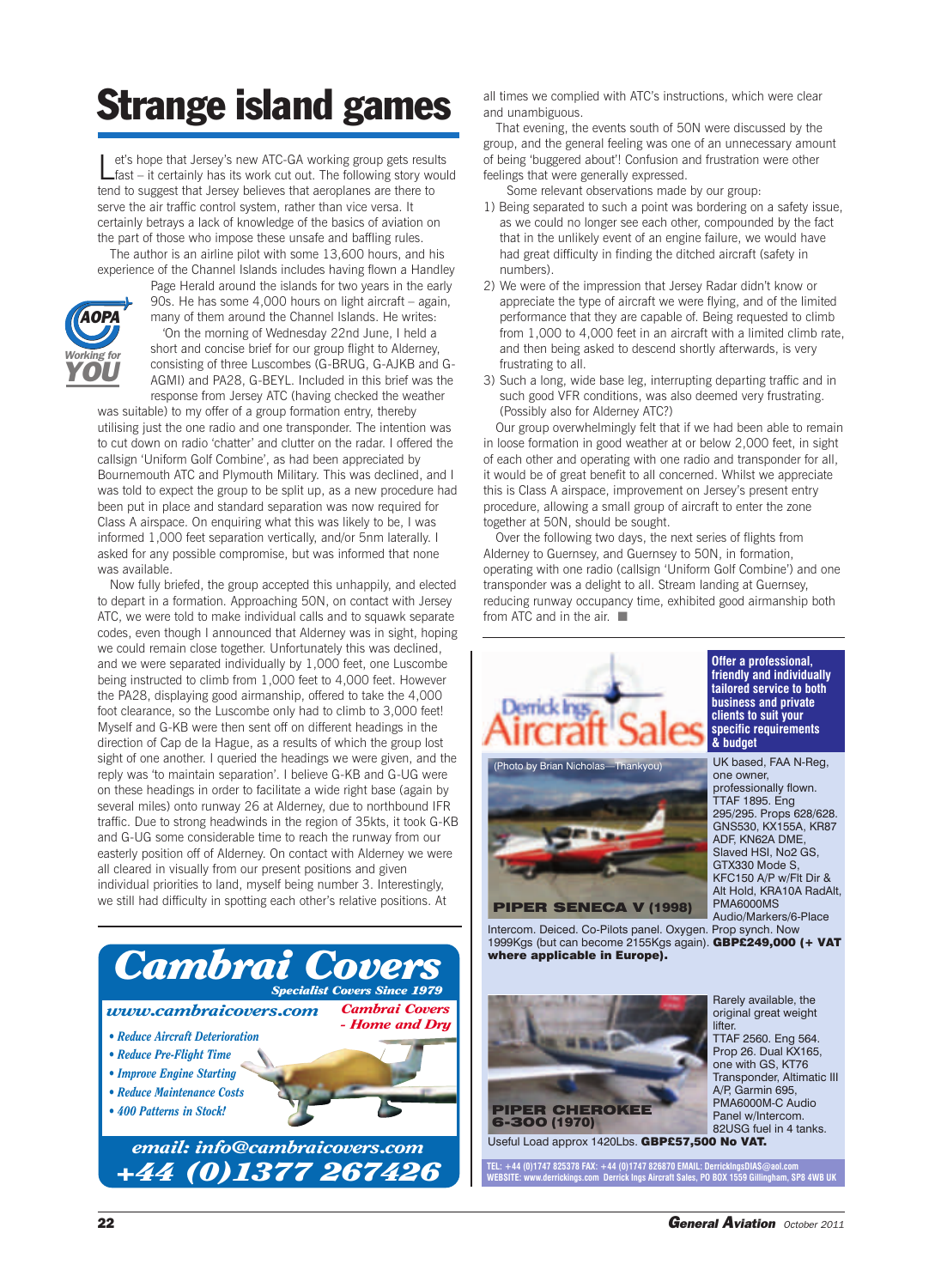# **Success for GA at Wycombe Air Park?**

#### *By David Ogilvy*

As long ago as August <sup>2008</sup> AOPA began to smell the proverbial rat regarding the future of Wycombe Air Park – still Booker aerodrome to many aviation people. We approached Wycombe District Council in the hope of receiving confirmation that it would continue to be available for unrestricted flying use and our fears were strengthened when we received a response: the authority was in the very early stages of considering proposals.

The AOPA file on Wycombe is among the fullest in our possession; to give readers the subsequent story in detail would occupy far more space than can be justified when there is so much activity in other spheres that warrant publicity in the association's house journal. However, the tale is one of extensive bitterness and involves far more than the aviation interests.

As long ago as 1965 the then Secretary of State for Defence produced a document on the Conveyance of Land, as the Royal Air Force had no further use for the site. The document contained several relevant entries including a constraint that nothing may be done that would inhibit its continued use as an aerodrome.

Clearly big money – really big money – was behind the proposals that followed. In brief, the plan was for construction of the Wycombe Community Stadium and Sports Project, which would include seating for

almost 20,000 spectators. A main driver was the London Wasps rugby team, with Wycombe Wanderers football club also in the arena. The latter had no desire to move from its present site and their supporters objected very strongly to the proposals. However, as both bodies were owned by the same organisation, conflict began very quickly. The proposal formed the subject of a consultation document prepared by Wycombe District Council and more than 8,500 responses were received. Most were objections and, fortunately, the aviation interests were supported by large numbers of local residents, who (inter alia) could see the problems that would arise on the nearby roads. Several of their people appealed to AOPA for help, so we had ample ammunition with which to process the case.

How would this land-grab affect flying operations? The existing runway 06/24 would be scrapped and a new one 09/27 built parallel to the motorway. Although it would be lengthened to encourage use by heavier aircraft, the flying area would be confined to a narrow strip and all crosswind facilities would be eliminated, forcing the very active gliding club and other light GA interests to move out.

After a long silence, confirmation was received (just too late for the August issue) that the whole project had been scrapped. The Council's Code of Conduct prevents members with 'personal or prejudicial interest' from voting on such issues, but the four Cabinet members who were allowed to

do so rejected the application unanimously. Although, from past experience, AOPA is aware that this *may* not be the end of any such disastrous scheme, at present there is much celebration and on one day hundreds of people marched through the town to publicise their victory.

For many years Wycombe Air Park has been a mainstay in the geographical network of aerodromes available for widespread use by GA interests; so any downgrading of the site's ability to handle whatever is sought by current or potential users is damaging to the cause on a national as well as a local basis. Every active aerodrome has a part to play, as each one depends on the others to maintain its position in the scheme of things. No aerodrome on its own can justify hopes for a future, yet collectively a supply of available sites within reasonable reach of each centre of population, commerce, industry or tourism, can strengthen the situation for everyone in GA. So the Wycombe decision is very important for us all.

This is another case supporting the need for constant vigilance in seeking-out potential problems before they reach critical stages. Quite often, people who should notify AOPA of approaching danger fail to do so, yet here your association was ahead of the game – in this instance literally! We do rely largely, though, on tip-offs that can be of benefit to GA's longer-term health, so if any whiff of likely trouble blows your way, we are ready on 'receive'. ■

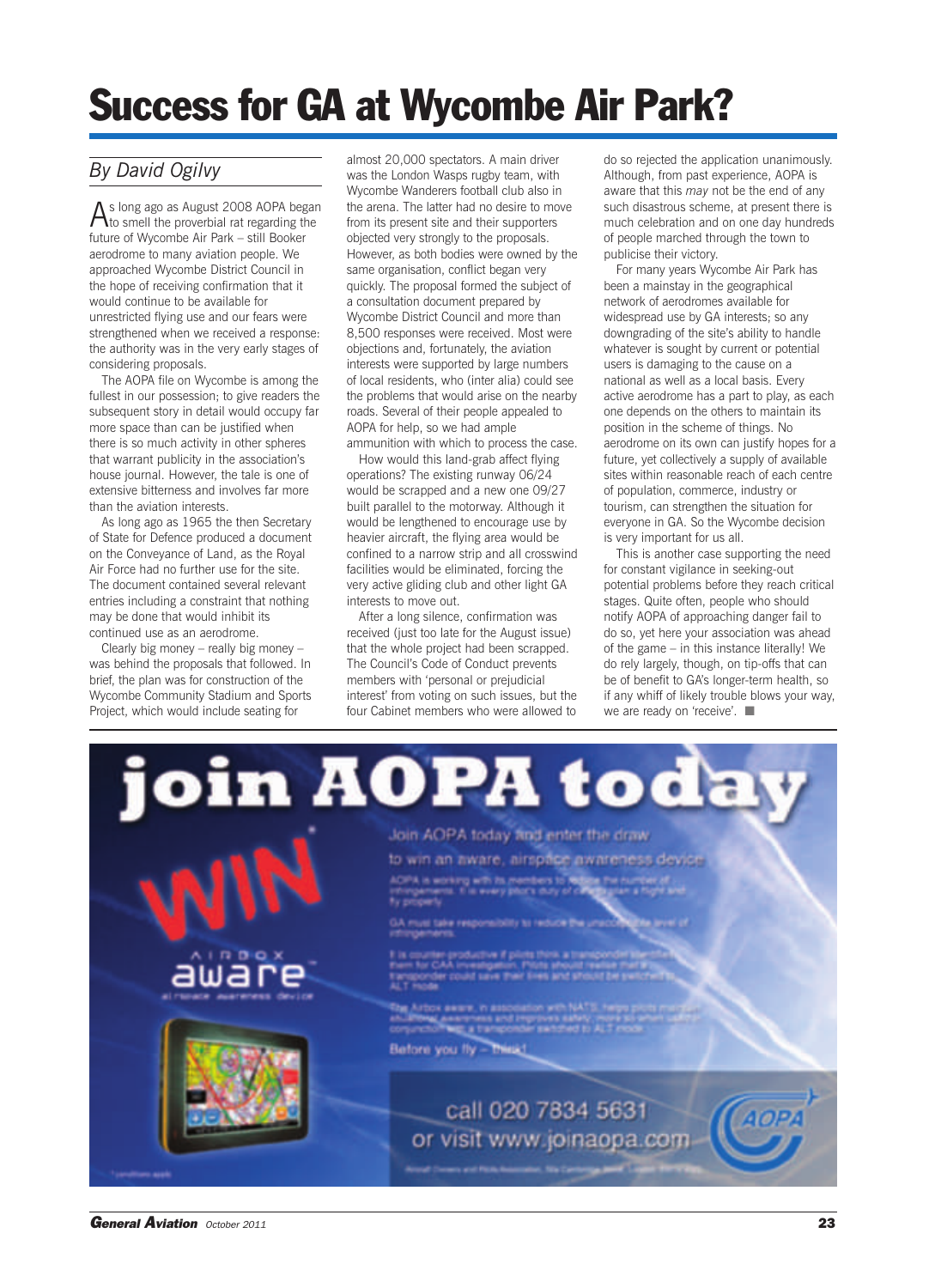# **MWG settles down**

The AOPA Members Working Group met at White Waltham in August – the original idea of having the group's meetings at different airfields around the country has fallen into abeyance because wherever it went, much the same people turned up. White Waltham seems to be handy for most of them and can now be considered the group's spiritual home…



but any member is welcome to attend any meeting, and the group can go on the road again if the need arises.

Chairman Chris Royle set out some of the arrangements that were in place for the AOPA Bonus Day at Duxford on

September 10th – see separate section in these pages. He described the line-up of speakers as something of a coup, with Cliff Whittaker and Dawn Lindsey from the CAA on the bill.

We reviewed the experimental teleconference which fell between MWG meetings and discussed ways or ironing out the kinks; all in all it was a great success and saved everybody a lot of travelling, and it won't be hard to work out ways to ensure that everyone is included. It won't replace face-to-face meetings, though.

John Murray gave an update on his

work with the UK Borders Agency, where there are still problems to be ironed out. John has been creating a GAR app which must overcome a number of bureaucratic obstacles before it can be offered to members.

Nick Wilcock updated the group on the new Olympic airspace proposals, covered elsewhere in these pages; the changes, he said, were huge, and hugely welcome. The date changes were most significant, and specific attention had been given to the problems of individual airfields. The MoD, he thought, had been genuinely helpful, and of course it helped to have NATS, the CAA, general aviation and most of the DfT singing from the same hymn sheet and proposing workable alternatives.

Slots will be allocated on a first-come, first-served basis, so GA has to be careful to maximise the potential – no 'just in case' blocking out of slots which then go unused. Student solos will be allowed, but it will be important that the instructor ensure that the student gets away on time, is fully briefed on the radio procedures, and is comfortable with RT. At the next meeting of the AOPA Instructors Committee, Nick said, some thought would be given to advice to instructors during the Olympics.

Nick also gave an update on the tortuous progress of EASA's proposals on instrument flying. The Notice of Proposed Amendment which will tell us what's on their minds has been put back again, to 'some time in September'… the French private pilots instrument rating was an interesting development and it remained to be seen how EASA would respond to it. Time was short, deadlines pressing, and it all looked a bit messy. Whatever is proposed, Nick said, we don't want the CAA to take its eye off the IMC rating ball. The IMCR was the real safety win, and the French had already established with their decision to retain the *brevet de base* that national considerations held sway.

Martin Robinson raised the issue of forming groups of ambassadors for aviation – encouraging people to take up the mantle of promotion, talking to scout groups, schools, talking about career possibilities in aviation, in flying, in maintenance, in administration. AOPA could produce material for them, if we could get the people to carry such a scheme forward.

Other topics covered included English Language Proficiency accreditation and proposals to charge for it; possible transfer of regulatory functions to AOPA; the AOPA regional reps network; and the 'future size and shape' exercise upon which the Members Working Group has embarked, which will need a meeting all to itself.